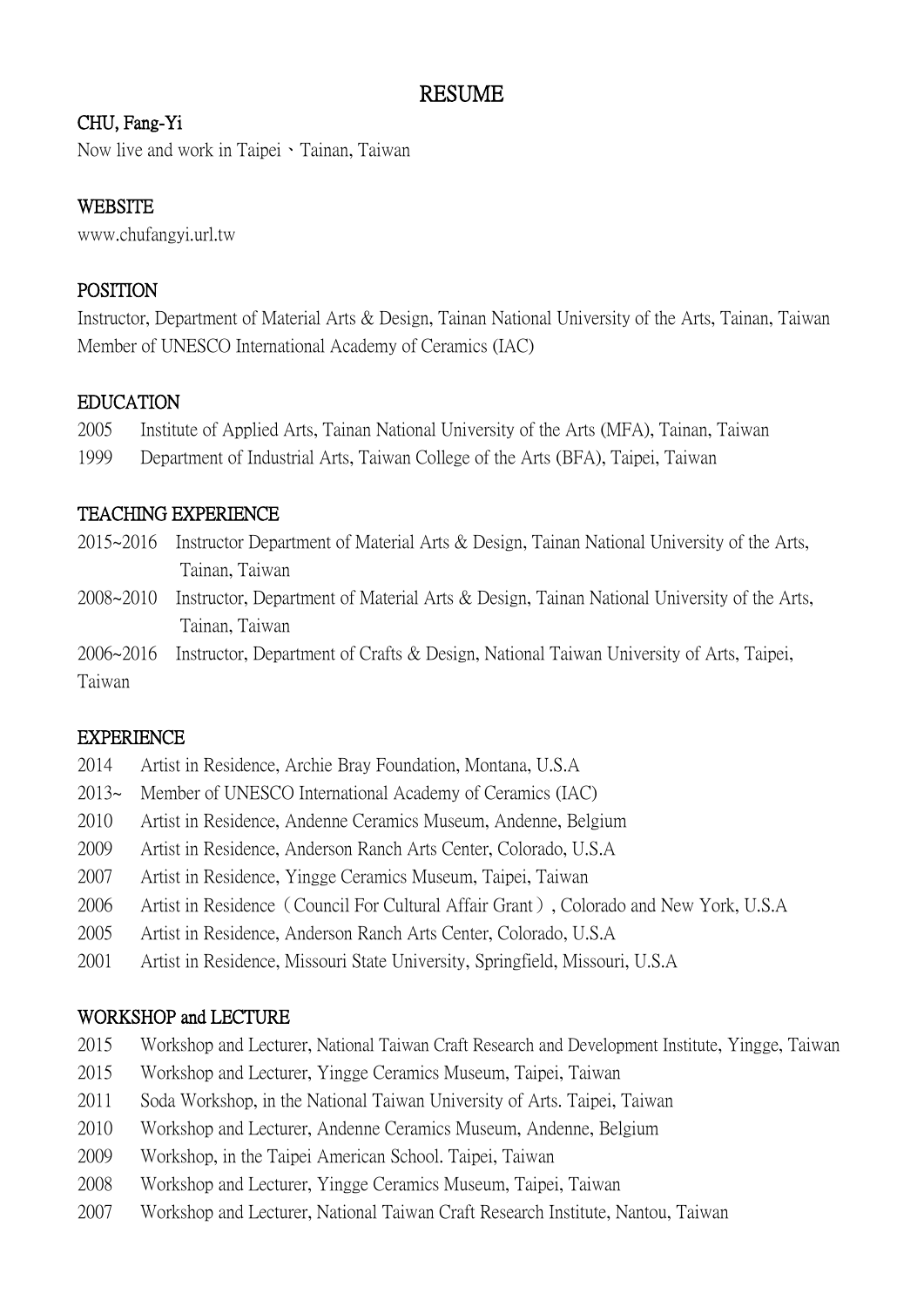2002 Workshop and Lecturer, in the Vincennes University, Indiana, Missouri State University, Northwest Missouri State University, College of the Ozarks, Missouri, U.S.A

# **GRANTS**

- 2015 National Culture and Arts Foundation Grant. Taiwan
- 2011 Council for Cultural Affair Grant, Taiwan
- 2010 National Culture and Arts Foundation Grant. Taiwan
- 2007 National Culture and Arts Foundation Grant. Taiwan
- 2005 National Culture and Arts Foundation Grant, Taiwan

#### HONOR AND AWARDS

- 2015 SELECTED of the 9<sup>th</sup> Cheongju International Craft Competition, Chungcheongbuk-do, Korea
- 2013 SELECTED of Kaohsiung Contemporary Art Award, Kaohsiung, Taiwan
- 2012 MERIT PRIZE of Austronesia International Arts Award 2012, Taiwan
- 2011 SPECIAL AWARD of the 6<sup>th</sup> World Ceramic Biennale Korea International Competition, Korea
- 2008 SELECTED of the 8<sup>th</sup> International Ceramics Competition, Gifu, Japan
- 2008 GRAND PRIZE of Taiwan Ceramics Biennale 2008, Taiwan
- 2008 BRONZE PRIZE of Taiwan Teapot Art Award, Taiwan
- 2007 GOLD PRIZE of Taiwan Functional Pottery Art Award, Taiwan
- 2007 SELECTED of Taipei Contemporary Art Award, Taipei, Taiwan
- 2007 GRAND PRIZE of the  $5<sup>th</sup>$  Taipei Ceramics Award, Taipei, Taiwan
- 2007 SELECTED of the 4<sup>th</sup> World Ceramic Biennale Korea International Competition, Korea
- 2006 FIRST PLACE AWARD of Sculpture of Taipei Fine Art exhibition, Taipei, Taiwan
- 2006 SELECTED of Taoyuan Contemporary Art Award, Taoyuan, Taiwan
- 2006 SILVER PRIZE of the Taiwan Functional Pottery Art Award, Taiwan
- 2006 MERIT PRIZE of the Pingtung Fine Art exhibition, Pingtung, Taiwan
- 2005 MERIT PRIZE of the Tainan Ceramics Art Award, Tainan, Taiwan
- 2005 MERIT PRIZE of the Taiwan Ceramics Art Award, Taiwan
- 2003 FIRST PLACE AWARD of the Yu-shan National Ceramic Art Award, Nantou, Taiwan
- 2000 JUDGE'S SPECIAL AWARD of the Taiwan International Golden Ceramics Awards, Taiwan
- 2000 FINAL SELECTION of the 8<sup>th</sup> Taiwan Competition of Industrial Arts Design, Taiwan.
- 2000 MERIT PRIZE of the First Nantou Ceramics Art Award, Taiwan
- 1999 MERIT PRIZE of the 18<sup>th</sup> Gold Coast International Ceramic Art Award, Australia
- 1998 MERIT PRIZE of the Cold Yin Ceramics Art Award, Taipei, Taiwan
- 1998 MERIT PRIZE of the Tainan Ceramics Art Award, Tainan, Taiwan

#### SOLO EXHIBITIONS

- 2018 「Object of Non-object」, Giant Year Gallery, Hong Kong, China
- 2017 「Instinctive Reading」, Kalos Gallery, Taipei, Taiwan
- 2015 「Reading Image」, Cultural Affairs Department, Taipei, Taiwan
- 2014 「Object of Reading」, National Taiwan University of the Arts, Taipei, Taiwan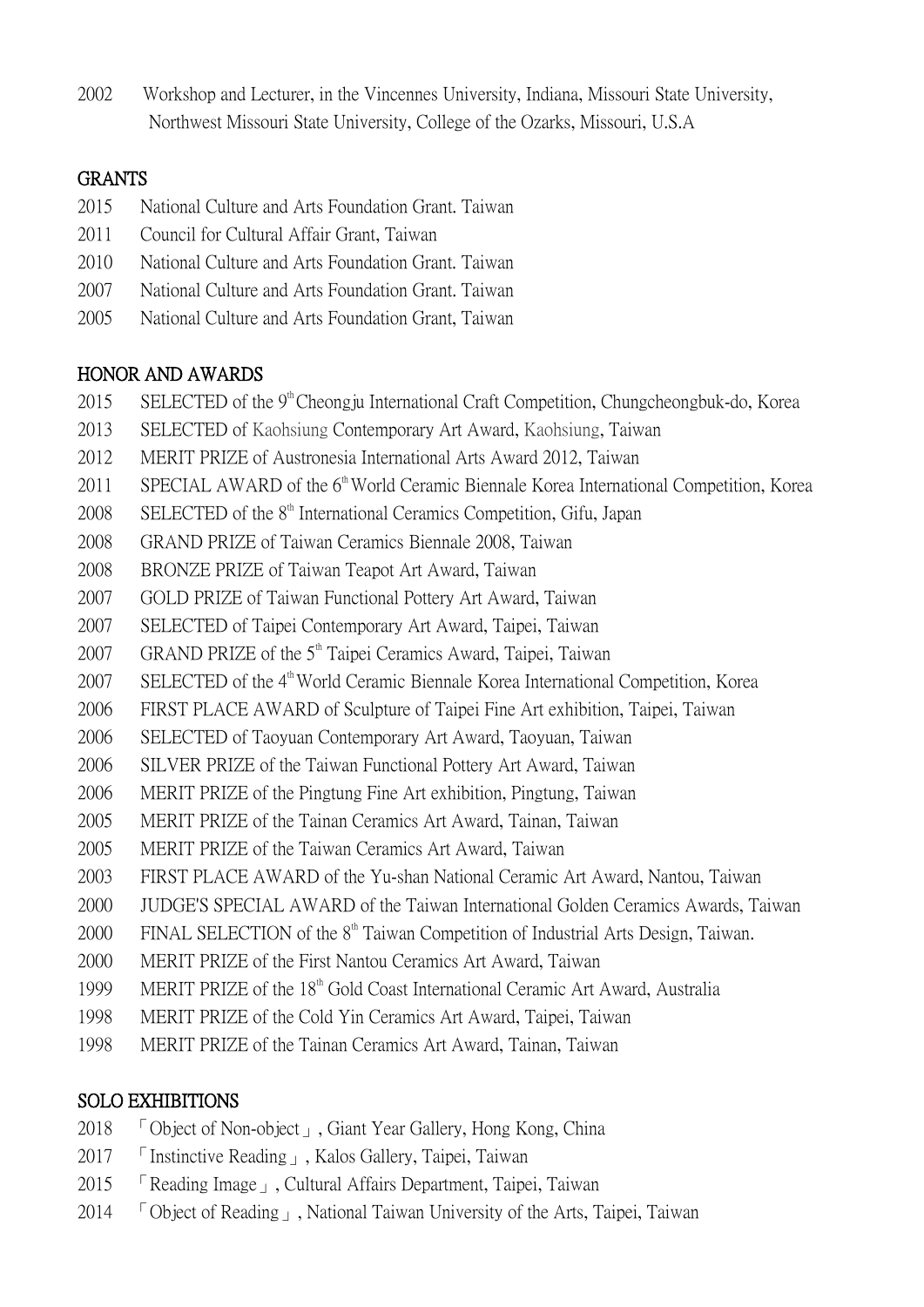- 2012 **F** Pseudo-object  $-ART$  TAIPEI 2012  $\mu$ , Taipei World Trade Center, Taipei, Taiwan
- 2012 「 Pseudo-object」 ,Accton Arts Foundation, Hsinchu, Taiwan
- 2010 「White Objects」, Andenne Ceramics Museum, Andenne, Belgium
- 2010 「The Existence between Memory and Dream」, Ever Harvest Art Gallery, Taipei, Taiwan
- 2008 「 Objects Memory, Sign, Record」 , Li-Shin Hospital, Taoyuan, Taiwan
- 2005 「Objects」, Yingge Ceramics Museum, Taipei, Taiwan
- 2005 「Objects in Space」, Tainan National University of the Arts, Tainan, Taiwan
- 2003 「Chu, Fang-Yi」Solo Exhibition, Springfield Pottery, Springfield, Missouri, U.S.A.

## GROUP EXHIBITIONS

- 2018 <sup>I</sup> International Academy of Ceramics Members Exhibition <sub>J</sub>, Yingge Ceramics Museum, Taipei, Taiwan
- 2017 「2017 BERLINER LISTE Fair for Contemporary Art 」, Postbahnhof, Berlin, Germany
- 2017 「2017 Asia Contemporary Art」, Conrad Hotel, Hong Kong, China
- 2017 「The Delight of Chinese Character Festival 2017」, The Pier-2 Art Center, Kaohsiung, Taiwan
- 2017 「Infinite Forms」, A Cross-Field exhibition, Yingge Ceramics Museum, Taipei, Taiwan
- 2016  $\top$  On the Road  $-2016$  Nomination Exhibition of Chinese Young Artists, Guan Shanyue Art Museum, Shenzhen, China
- 2016 「Reverse Reality」, the Contemporary Arts Exhibition, Lee Gallery, Taipei, Taiwan
- 2015 「[2015 Kaohsiung Young Art](http://pier-2.khcc.gov.tw/eng/home02.aspx?ID=$3002&IDK=2&EXEC=L) Fair」, The Pier-2 Art Center, Kaohsiung, Taiwan
- 2015 「VERY FUN PARK」, the Contemporary Arts Exhibition, Taipei, Taiwan
- 2015 「Augmented food」, the Contemporary Arts Exhibition, The Pier-2 Art Center, Kaohsiung, Taiwan
- 2014 「Great Talents, Great Scope」, A Cross-Field exhibition, Yingge Ceramics Museum, Taipei, Taiwan
- 2014 「Associated Exhibition of Artist in Residence」, Archie Bray Foundation, Montana, U.S.A
- 2013 「Contemporary Sculpture of Taiwan in Post-Expansion Era, FORMOSA Sculpture Biennial 2013」, The Pier-2 Art Center, Kaohsiung, Taiwan
- 2013 「Memory Garden」,Chu, Fang-Yi and Yu, Wen-Fu Exhibition, Kalos Gallery, Taipei, Taiwan
- 2013 「Innovation & Re-creation: Selected Works from the NTMoFA Young Artist Collection」, National Taiwan Museum of Fine Arts, Taichung, Taiwan
- 2012 「Austronesia International Arts Award 2012」, Taitung Art Museum, Taipei, Taiwan
- 2011 「Objects 2」, Chu, Fang-Yi and Tai, Han-Hong Exhibition, A Gallery, Taipei, Taiwan
- 2008  $\Box$  The 6<sup>th</sup> World Ceramic Biennale Korea International Competition  $\Box$ , Icheon Ceramics Museum, Gyeonggi-do, Korea
- 2011 「Material Language—Soil」,JUMING Museum, Taipei, Taiwan
- 2010 **EVERY FUN PARK**, the Contemporary Arts Exhibition, Taipei, Taiwan
- 2010 「KORERO-Taiwan Ceramics Biennale 2010」,Yingge Ceramics Museum, Taipei, Taiwan
- 2010 F Reshaping History China art from  $2000 \sim 2009$ , China National Convention Center, Beijing, China
- 2010 F The three elements Exhibition, A Gallery, Taipei, Taiwan
- 2009 「ART TAIPEI 2009」Exhibition, Taipei World Trade Center, Taipei, Taiwan
- 2009 「The two sides across the Taiwan Strait Contemporary Arts Exhibition」, National Taiwan.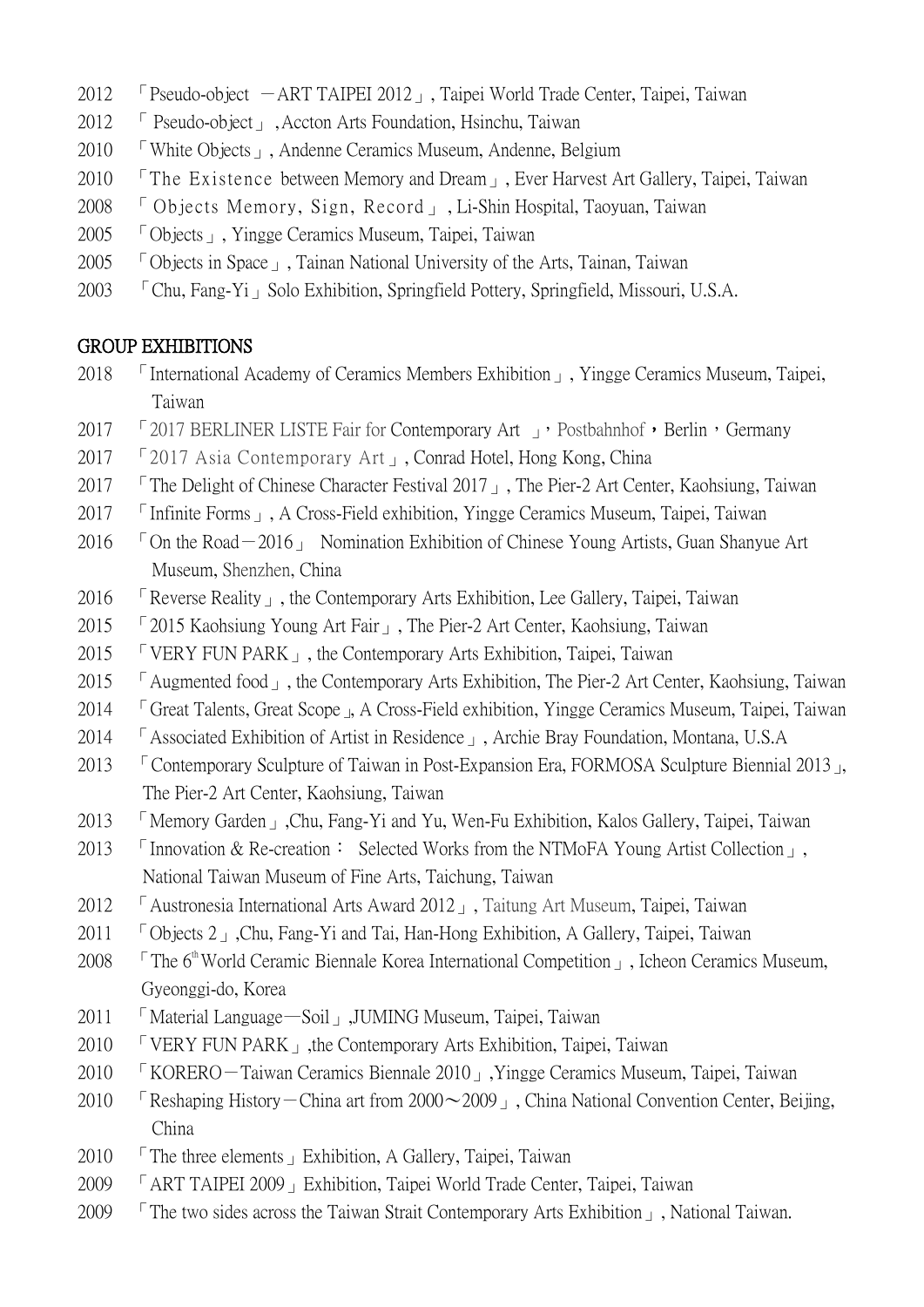Museum of Fine Arts, Taichung, Taiwan / National Art Museum of China, Beijing, China

- 2009 「Contemporary Value—A Processing History Part 2」, Ever Harvest Art Gallery, Taipei, Taiwan
- 2009 「Associated Exhibition of Artist in Residence」, Anderson Ranch Arts Center, Colorado, U.S.A
- 2009 「Contemporary Young Artists Group Exhibition」, MOT ARTS, Taipei, Taiwan
- 2009 「REFINES GOLD—Contemporary Arts Exhibition」, 100 Gallery, Taipei, Taiwan
- 2008 「BEIJING ART SALON」, China World Trade Center, Beijing, China
- 2008 「ART TAIPEI 2008-Made in Taiwan:Young Artist Discovery」,Exhibition, Taipei World Trade Center, Taipei, Taiwan
- 2008 F The 8<sup>h</sup> International Ceramics Competition of Mino 1, Mino Ceramic Park, Gifu, Japan
- 2008 「Contemporary Ceramics in Taiwan—SPACE‧IMAGE‧GAME」, Yingge Ceramics Museum, Taipei, Taiwan
- 2008 「BOUNDLESS-Taiwan Ceramics Biennale 2008」,Yingge Ceramics Museum, Taipei, Taiwan
- 2008 「VERY FUN PARK」,the Contemporary Art, Taipei, Taiwan
- 2008 「Contemporary Ceramics in Taiwan」, National Art Museum of China, Beijing, China
- 2007 「The 4 th World Ceramic Biennale Korea International Competition」, Icheon Ceramics Museum, Gyeonggi-do, Korea
- 2007 Associated Exhibition of the Ceramics Censer, Fugui Ceramic Gallery, Taipei, Taiwan
- 2007 Associated Exhibition of Artist in Residence(Council For Cultural Affair Grant),VT Art Gallery, Taipei, Taiwan
- 2007 Associated Exhibition of Taipei Artist, Yingge Ceramics Museum, Taipei, Taiwan
- 2006 Associated Exhibition of the National Ceramics, National Museum of History, Taipei, Taiwan
- 2005 Associated Exhibition of Artist in Residence, Anderson Ranch Arts Center, Colorado, U.S.A
- 2005 Associated Exhibition in Fuhwa Culture and Art Foundation, Taipei, Taiwan
- 2005 Associated Exhibition in Since Well Art Gallery, Kaohsiung, Taiwan
- 2005 Associated Exhibition in Taichung county Seaport Art Center, Taichung, Taiwan
- 2005 Associated Exhibition in NCECA, Baltimore, Maryland, U.S.A
- 2004 Associated Exhibition in the Art Center of Chiao Tung University, Hsinchu,Taiwan.
- 2003 Associated Exhibition in Ching-tao-fang Ceramic Gallery, Kaoshung, Taiwan
- 2002 Associated Exhibition of the Contemporary Ceramics, Chung-Cheng Art Gallery, Taipei, Taiwan
- 2001 Associated Exhibition in Baltimore Clayworks, Baltimore, Maryland, U.S.A
- 2000 Associated Exhibition of the Chinese Contemporary Ceramic Art Exhibition, Denver, U.S.A
- 1999 Associated Exhibition in the Art Center of Central University, Taoyuan, Taiwan

# **COLLECTIONS**

- 2016 White Rabbit Art Museum, Sydney, Australia
- 2015 Art Bank, Ministry of Culture, Taichung, Taiwan
- 2014 Art Bank, Ministry of Culture, Taichung, Taiwan
- 2013 Art Bank, Ministry of Culture, Taichung, Taiwan
- 2013 Hong kong Tourism Board, Hong kong, China
- 2010 Andenne Ceramics Museum, Andenne, Belgium
- 2008 National Taiwan Museum of Fine Arts, Taichung, Taiwan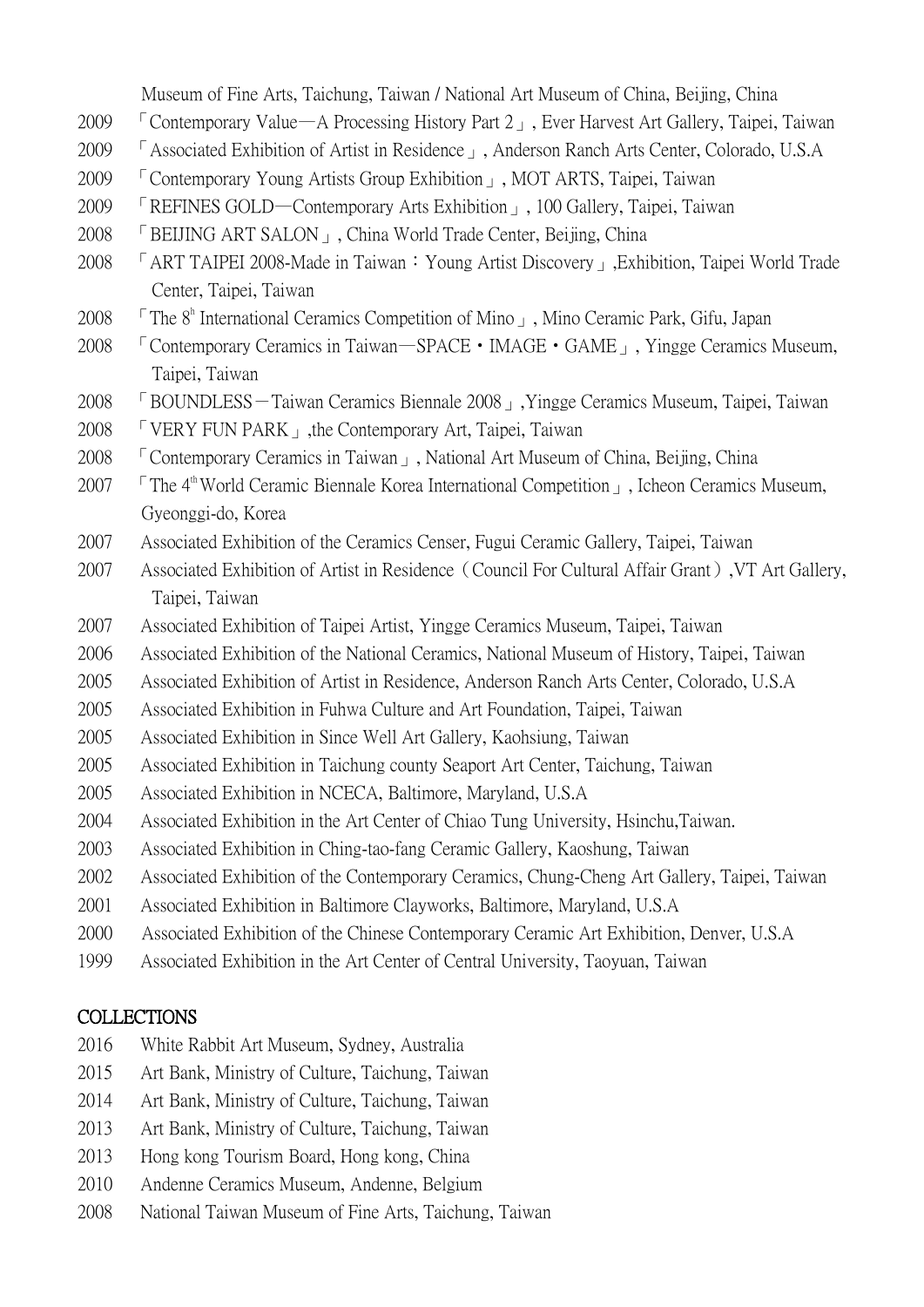- 2008 Yingge Ceramics Museum, Taipei, Taiwan
- 2007 National Taiwan Museum of Fine Arts, Taichung, Taiwan
- 2007 Yingge Ceramics Museum, Taipei, Taiwan
- 2006 National Taiwan Museum of Fine Arts, Taichung, Taiwan
- 2006 Yingge Ceramics Museum, Taipei, Taiwan
- 2003 Nantou County Government Cultural Bureau, Taiwan
- 2002 Daum Museum of Contemporary Art, Sedalia, Missouri, U. S. A
- 2002 Springfield art museum, Springfield, Missouri, U.S.A

# PUBLIC ARTS

- 2013 Beitou Hot Spring Museum, Taipei, Taiwan
- 2009 Daqiao Elementary School of Department of Rapid Transit System, TCG, Taipei, Taiwan
- 2008 Outdoor Large Ceramic art projects of Tainan County government, Taipei, Taiwan.
- 2007 Outdoor Large-Scale Ceramic Sculpture, Yingge Ceramics Museum, Taipei, Taiwan.
- 2005 Ceramic art projects of the Yingge Ceramics Museum, Taipei, Taiwan

## ART and ARCHITECTURE COOPERATION

- 2018 「The Place」hotel, Royal Hotel Group, Taichung, Taiwan
- 2017 「[Silks Club](https://www.facebook.com/silksclub/)」hotel, Kaohsiung, Taiwan
- 2017 「Fubon Sky Tree」, Taichung, Taiwan
- 2017 「Jiu Tai Huang Pin」, New Taipei City, Taiwan
- 2016 「Zhong Shan Yin」,Taipei, Taiwan
- 2015 「Ji Mei Jun Pin」, New Taipei City, Taiwan
- 2015 「Ji Mei Pu Li」,Taipei, Taiwan
- 2014 「Xinyi Song」,Taipei, Taiwan
- 2014 「Taipei Xinyi」,Taipei, Taiwan
- 2013 「Ji Mei Yue He」,Taipei, Taiwan
- 2013 「Da An A Man」,Taipei, Taiwan
- 2013 「Yi Pin Hua Yuan」,Taipei, Taiwan
- 2013 「Zhong Shun Da Yuan」,Taipei, Taiwan
- 2013 「Qian He Tian」,Taipei, Taiwan
- 2012 「Zhong Shan Fu Yu」,Taipei, Taiwan
- 2011 「Bosendorfer」,Taipei, Taiwan
- 2011 「 Qiao Feng 」, New Taipei City, Taiwan
- 2011 「HYDE Park One」, Taichung, Taiwan
- 2010 「Da Qian」, Taichung, Taiwan
- 2010 Taipei Le Meridien hotel, Taiwan
- 2010 「Jiu Yu Shi Mei」,Taipei, Taiwan
- 2009 「Du Ting Yuan」, Kaohsiung, Taiwan